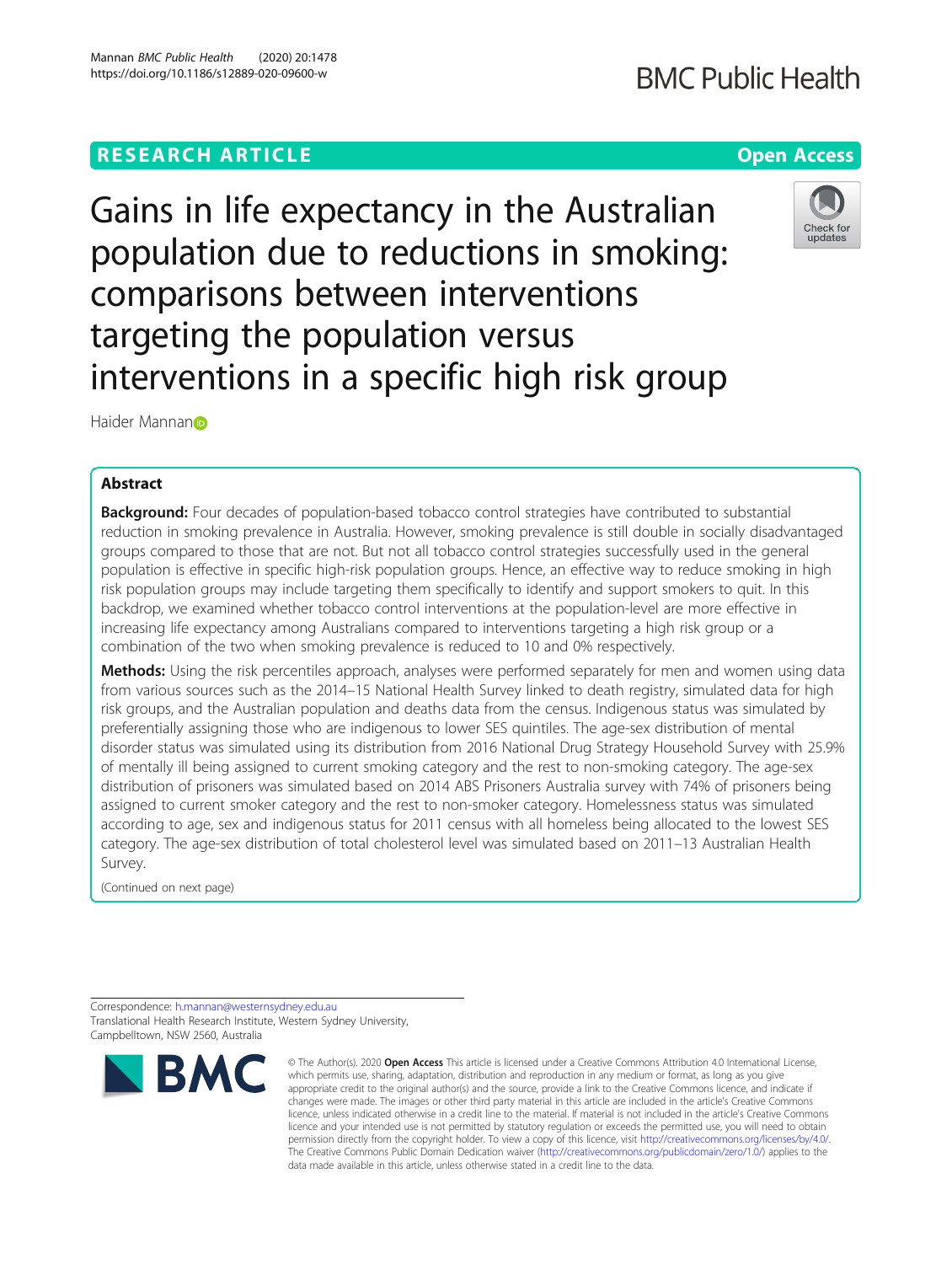### (Continued from previous page)

Results: The results showed that the combined approach for reducing smoking is most effective for improving life expectancy of Australians particularly for the socially disadvantaged and mentally ill groups both of which have high fraction of smokers in the population. For those who were mentally ill the gain in ALE due to reduction of smoking to 10% was 0.53 years for males and 0.36 years for females which were around 51 and 42% respectively of the maximal gains in ALE that could be achieved through complete cessation.

**Conclusions:** Targeting high-risk population groups having substantial fraction of smokers in the population can strongly complement the existing population-based smoking reduction strategies. As population and high risk approaches are both important, the national prevention policies should make judicious use of both to maximize health gain.

Keywords: Smoking reduction, Population approach, High risk approach, Combined approach, Average life expectancy, Risk percentiles method

# Background

Tobacco smoking is a key risk factor of the four diseases, namely, coronary heart disease, lung cancer, stroke and coronary obstructive pulmonary disease (COPD) that cause most deaths in Australia. It is the single most important preventable cause of ill health and death according to the Australian Burden of Disease study  $[1]$  $[1]$ , despite the fact that its prevalence in the Australian population has been declining since the 1950s, and Australia currently has one of the lowest rates of smoking in the developed world, with a prevalence of current daily smokers of 14.5% reported in 2014–15 among adults aged 18 years and above [[2\]](#page-9-0). Among risk factors, smoking caused the most burden of disease in 2015 with an estimated 77.7% of lung cancer, 72.4% of COPD and 40.3% of cardiovascular disease (CVD) burdens being attributable to smoking  $[1]$  $[1]$ . For prior to age 65 and all ages 38 and 16% of CVD deaths are attributable to smoking [\[3\]](#page-9-0). Moreover, smoking contributes to more drug-related hospitalisations and deaths than alcohol and illicit drug use combined [\[4](#page-9-0)]. It is therefore a major contributor to the costs of the health system. In addition to the direct costs associated with provision of care for smoking-related illness, additional costs to the community include loss of productivity due to absenteeism and reduction in the workforce resulting from premature death.

Australia's declining smoking prevalence is largely due to the collective effects of the numerous populationbased tobacco control strategies introduced over the past four decades. Smoking has declined in all socioeconomic groups over time with the relative gap in smoking prevalence between the most and least disadvantaged groups narrowing between 2013 and 2018 [\[5](#page-9-0)–[8\]](#page-9-0). which is because smoking has declined more rapidly among disadvantaged smokers [[7,](#page-9-0) [8](#page-9-0)]. However, smoking rates are still double in least advantaged groups compared to the most advantaged groups [[6\]](#page-9-0). Because of this, one of the key priority areas of Australia's 2012–18 National

Tobacco Strategy is strengthening efforts to reduce smoking among groups with a high prevalence of smoking [\[9](#page-9-0)]. However, tobacco control measures effectively used in the general population may not always be effective in specific high-risk populations, eg., a meta-analysis of smoking cessation programs in highly disadvantaged groups cited the lack of high-quality evidence among the homeless, indigenous and prisoners [[10,](#page-9-0) [11\]](#page-9-0). Therefore, apart from population-based strategies, another way for reducing smoking in high risk population groups may be to specifically target these groups to more effectively identify and support those smoking to quit (a.k.a high risk approach).

It is unknown whether the population or high risk approach or a combination of the two, for reducing smoking is more effective in prolonging life expectancy in the Australian population. Accordingly, the aim of this paper is to compare the relative effectiveness of these three basic approaches for reducing smoking in a population. For our analysis the smoking prevalence is reduced to 0 and 10% from its existing level, as various Australian government institutions have come to a consensus in their aim to reduce the national smoking prevalence to 10% by 2020 [[12\]](#page-9-0). All analyses in this study are performed separately for men and women. The high risk population subgroups examined are socioeconomically disadvantaged, prisoners, indigenous, homeless and mentally ill, as these are among the major population subgroups having high smoking prevalence [[13](#page-9-0)]. Drug use is not considered as a high risk group because smoking prevalence was only around 16% among drug users in 2010 [\[14](#page-9-0)]. while remoteness is not considered because rural and remote regions of Australia are already more likely to be of lower socioeconomic status [\[15](#page-9-0)].

# Impact of key population-based smoking reduction strategies on population subgroups of varying risks

The major population based approaches in context of Australia include increase of tobacco taxes, bans on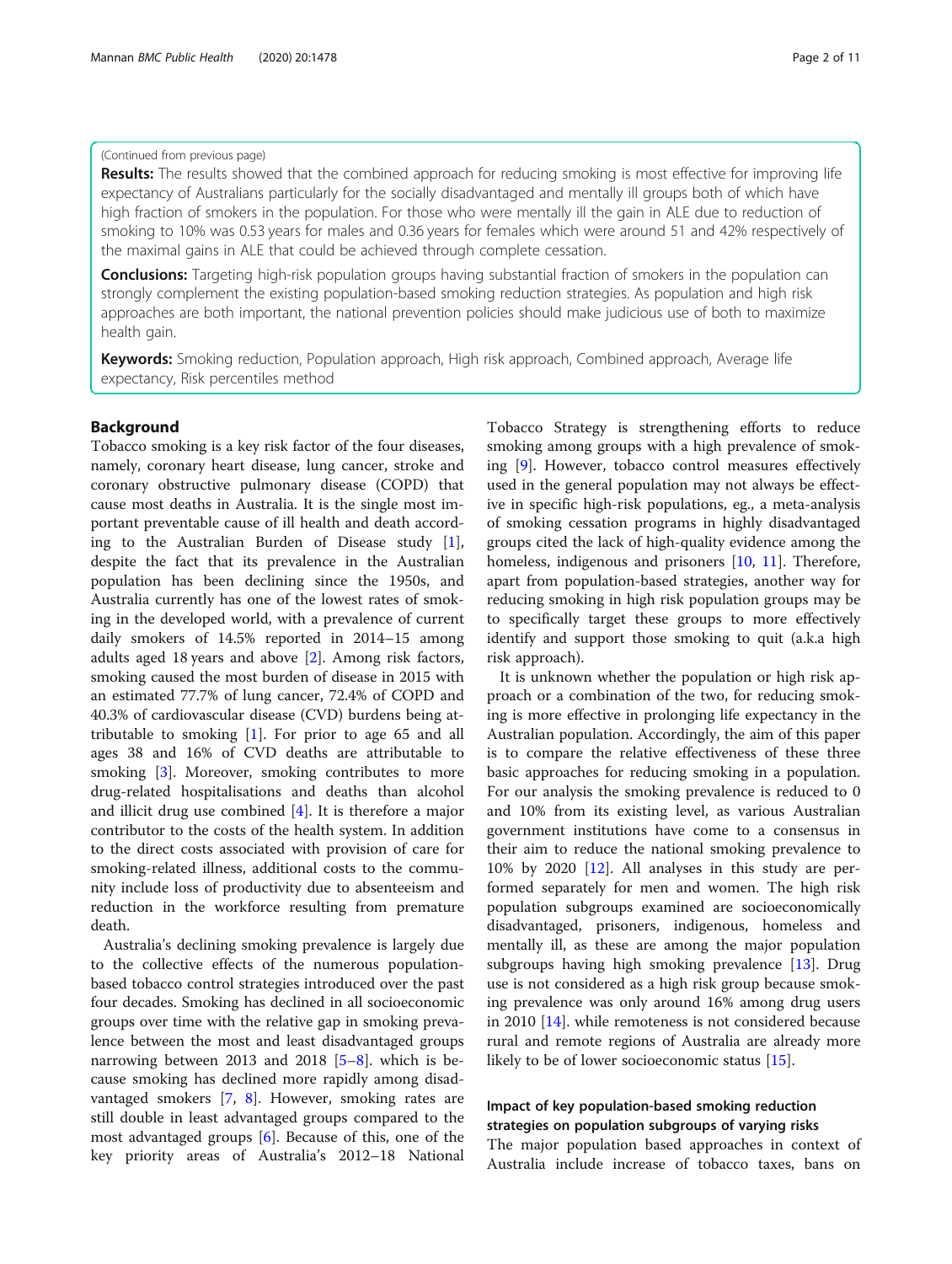advertising, public health campaigns, smoke free legislation, jurisdictional bans and limitations on point-of-sale display, mandatory graphic health warnings on packaging and the introduction of plain packaging. For almost two decades tobacco excise was indexed to inflation, until 2010, when there was a one-off increase in excise to 25% with four subsequent annual increases of 12.5% from 2013 to 2016. That has seen cigarette prices increase from about 15 dollars a pack in 2010, to around 25–30 dollars in 2016.

It has been noted that an important consideration in the development of public health policy in Australia is whether tobacco control strategies are as effective in reaching high risk groups (e.g., low SES) as they are in reducing smoking among normal or low risk groups (e.g., high SES) [\[16](#page-9-0)–[19\]](#page-9-0). During a period of strong tobacco control activity from 1997 till 2005 in Australia [[8\]](#page-9-0), and from 1997 till 2011 in Victoria [[7\]](#page-9-0), smoking declined across all population subgroups but it was fastest in high risk groups (eg., low SES groups) among teenagers aged 12–15 years and adults respectively. Specifically, for a large number of population-based tobacco control strategies like the 2010 tax increase on tobacco products [[20,](#page-9-0) [21\]](#page-9-0), higher merchant compliance with regulations on the supply of tobacco products [[22](#page-9-0)], introduction to smoke-free hospitality venues [\[23](#page-9-0)] and antismoking mass media campaigns [\[23\]](#page-9-0), smoking prevalence has declined fastest among high risk population subgroups while for higher merchant compliance [\[22](#page-9-0)], graphic warnings on packages [[24](#page-9-0)], 2010 tax increase [[25\]](#page-9-0) and anti-smoking mass media campaigns [[25\]](#page-9-0) overall smoking prevalence has also declined, however, for 2010 tax increase the decline in smoking did not sustain after 3 months [[26](#page-9-0)]. The faster decline of smoking as seen in high risk population groups is non-existent for the use of mass media [[27\]](#page-9-0) while there is no comparable data for introduction to plain packaging or graphic warnings on packages.

### Smoking rate in the selected high risk groups

The smoking prevalence in 2014–15 National Health Survey (NHS) was 14.5% overall and 16.9% for males and 12.1% for females [\[28](#page-9-0)]. There were 21.4% of people who were most disadvantaged (first quintile) and smoked daily, compared with 8.0% of people who were the least disadvantaged (fifth quintile). Rates of smoking have decreased over the past decade in all quintiles of disadvantage. However, the daily smoking rate of 21.4% for the most disadvantaged is still the highest among all the disadvantaged groups.

The mentally ill represented 17.5% of the Australian adult population in 2016 [\[29](#page-9-0)]. Data from the 2016 National Drug Strategy Household Survey also showed that Australian adults who reported having been diagnosed or treated for mental illness in the past year had 25.9% smoking rate which was more than twice as likely than that of 12.3% for those who were not diagnosed or treated in the past year [\[29](#page-9-0)].

Although smoking prevalence among prisoners (74%) [[30\]](#page-10-0) and homeless (77%) [[13](#page-9-0)] was even higher than among mentally ill (25.9%) and those having low socioeconomic status (SES) (21.4%), they represented a much smaller fraction of smoking population as the prisoners and homeless both represented less than 1% of the total population in Australia in 2014 [[31,](#page-10-0) [13\]](#page-9-0). The indigenous had a  $41.85\%$  rate of daily smoking in  $2014-15$  [[32](#page-10-0)] which was much lower than the prisoners and homeless, but they represented a small fraction (around 1.7%) of smoking population similar but slightly larger than the prisoners and homeless.

# Effectiveness of population-based approach versus high risk approach for preventing disease

Rose (2001) proposed that preventing disease by trying to shift the whole population distribution of a risk factor can be more efficient than focusing interventions solely on people at high risk [[33](#page-10-0)]. This occurs when a disease is widespread and many cases of the disease arise in individuals who are not in a high-risk group, and the number of cases arising from the population at average risk is often greater than the number occurring in the population at high risk simply because there are so many more people in the average-risk population. However, when many cases of disease arise in individuals who are in a high-risk group such disease is not compliant to the population disease prevention strategy and hence it is possible that for a certain disease the high risk approach can be more efficient. The optimum preventive strategy therefore depends on the disease to be prevented, the distribution of its risk factors in the population and the likelihood of achieving the desired reduction in the risk factor.

# **Methods**

#### Data sources

The primary data source is 2014–15 NHS which is a nationally representative survey in Australia having detailed information on health risk factors, socioeconomic and demographic characteristics and health services. It is the most recent in a series of Australia-wide health surveys conducted by the Australian Bureau of Statistics and was conducted in all states and territories and across urban, rural and remote areas of Australia (other than very remote areas) from July 2014 to June 2015. The other data sources include the 2011 Australian census, 2011–13 Australian Health Survey (AHS), 2016 National Drug Strategy Household Survey, ABS Prisoners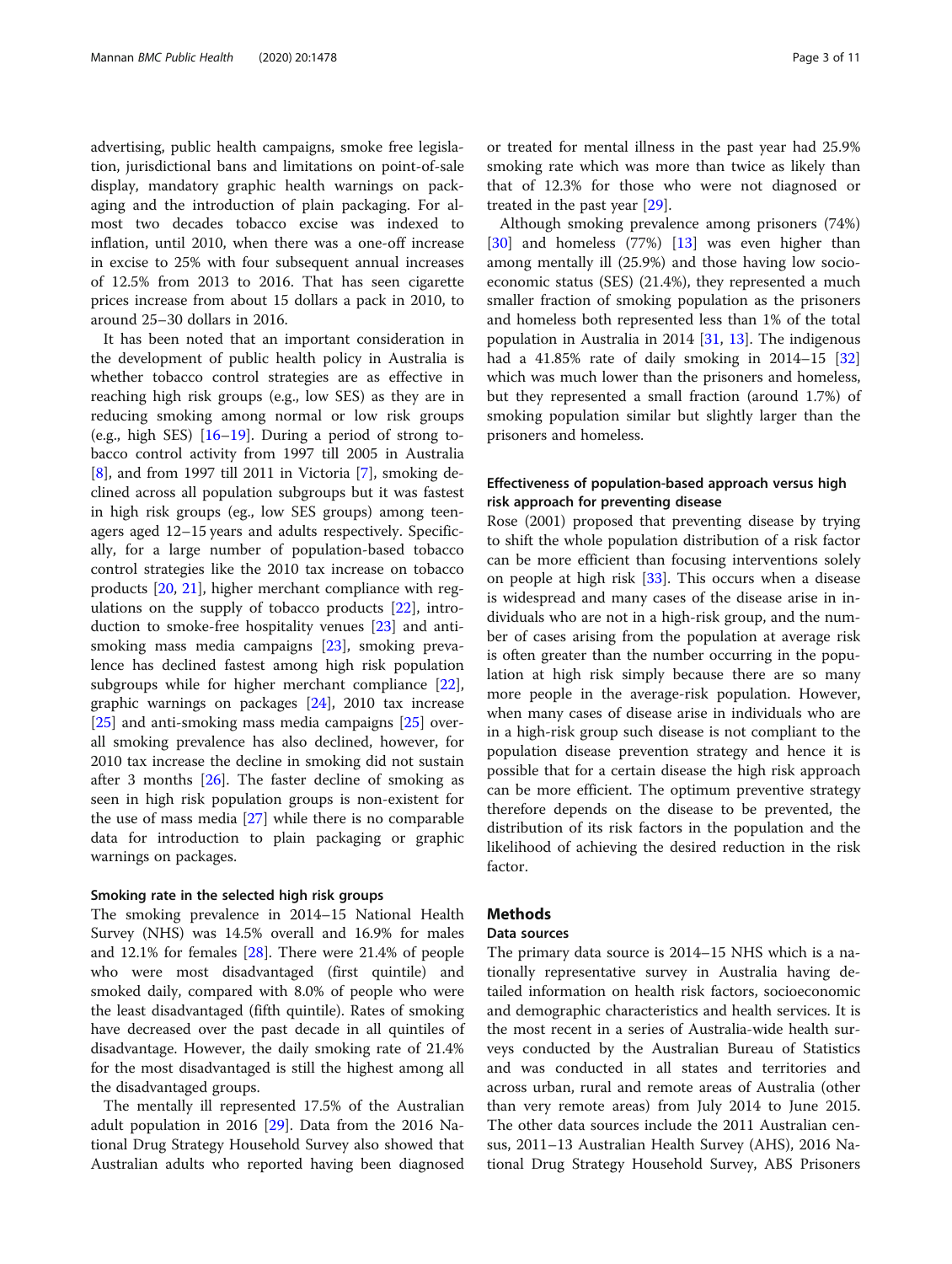Australia 2014 and Australian census-based population and death counts for 2015–17.

#### **Ethics**

The study was not required to be submitted and approved by the institutional ethics committee of Western Sydney University where the author is based. The need for ethics approval was waived by an IRB or was deemed unnecessary according to national regulations, with the name of the IRB or a reference to the relevant legislation being EX2020–13.

#### Simulation methodology

Using the 2014–15 NHS sample a random reduction in smoking prevalence to 10 and 0% was simulated for the whole sample as well as for a specific high risk group and a combination of the two. First, a random general reduction, where the simulated reduction was randomly selected in the whole sample, with selected individuals becoming non-smokers. This was labelled the 'population approach'. The second approach, labelled the "high risk approach", was designed to target a specific high risk group (i.e. prisoners, homeless, mentally ill, indigenous, low SES), with the prevalence reduction occurring only in a specific group.

Finally, a combination of the specific approach with the population approach, labelled the "combined approach", was designed to target a specific group as well as the whole sample. Each smoking prevalence reduction scenario and combined scenario was simulated independently of each other.

Using the 2014–15 NHS linked to ABS's deaths registry till 2017 the current smoking status of individuals was assigned while their SES was assigned according to the 2011 Index of Relative Socioeconomic Disadvantage (SEIFA) variable available in the same linked dataset. However, the variables which were either not available (eg., indigenous status, prisoner status, homelessness status, total cholesterol level) or underestimated (eg., mental disorder status) in the linked 2014–15 NHS were simulated. For example, indigenous status was simulated by preferentially assigning those who are indigenous to lower SES quintiles, using the following distribution: 32.3, 29.3, 19.7, 11.3 and 7.4%. This is an approximation of the distribution found on ABS's 2011 census [\[34](#page-10-0)]. Among indigenous males, 32.2% were current smokers while among indigenous females 31.15% were current smokers. Of those males belonging to the lowest SES quintile, 92.85% were current smokers while for females belonging to this group, 85.18% were current smokers.

The age-sex distribution of mental disorder status among the individuals was simulated using the age and sex distribution of those who are mentally ill according to the 2016 National Drug Strategy Household Survey having an overall prevalence of 17.5% [[29](#page-9-0)]. 25.9% of those mentally ill were assigned to current smoker category and the rest 74.1% to non-smoker category. For mentally ill males 85.74% were current smokers while for mentally ill females 70.4% were current smokers. The distribution of prisoners according to age and sex in Australian Bureau of Statistics (ABS) Prisoners Australia 2014 was used to simulate prisoner status having an overall prevalence of 0.1856% [\[31\]](#page-10-0). 74% of the prisoners were assigned to current smoker category and the rest 26% to non-smoker category. Homelessness status (HL) was attributed according to age, sex and indigenous status (IS) for 2011 census [\[34\]](#page-10-0). All homeless individuals were allocated to the lowest SES category. For the homeless males, 9.7% were smokers while for homeless females, 8.5% were smokers. The age-sex distribution of the risk factor total cholesterol level was simulated using its age and sex distribution from the 2011–13 AHS [[35](#page-10-0)] which has a new collection called the biomedical measures component where total cholesterol was measured by blood test. Figure [1](#page-4-0) below shows the variables simulated and their data sources.

In our scenario modelling to reduce the overall smoking prevalence randomly to 10%, the smoking status of some individuals in the sample who were current smokers was randomly changed to "non-smoker" by sorting the distribution of current smoking by a random variable generated from continuous uniform distribution. On the contrary, the smoking status of nonsmokers was not changed. For a person whose status changed from smoker to non-smoker, we then obtained a reduced risk of mortality and smoking prevalence compared to the data on smoking prevalence we simulated as described above. The random selection process was replicated 1000 times and the study outputs, such as, ALEs as presented in this article, are all averages over the 1000 replications. An identical method was performed to achieve a smoking prevalence of 10% under a specific high risk or combined scenario (e.g. combined population, homeless, indigenous, mentally ill, lowest SES group), by randomly selecting some of the current smokers belonging to a relevant group or groups to have their smoking status changed to non-smoking.

# External validation of the EURO SCORE to the 2014–15 NHS data

The age, total cholesterol and systolic blood pressure variables from 2014 to 15 NHS were used to estimate the absolute risk of all-cause death separately for males and females aged 15 and above using the EURO SCORE risk equations. To assess the suitability of the SCORE statistic as a proxy for all-cause mortality risk in this study, we used the 2014–15 NHS sample linked prospectively to ABS's Australian death registry data for 2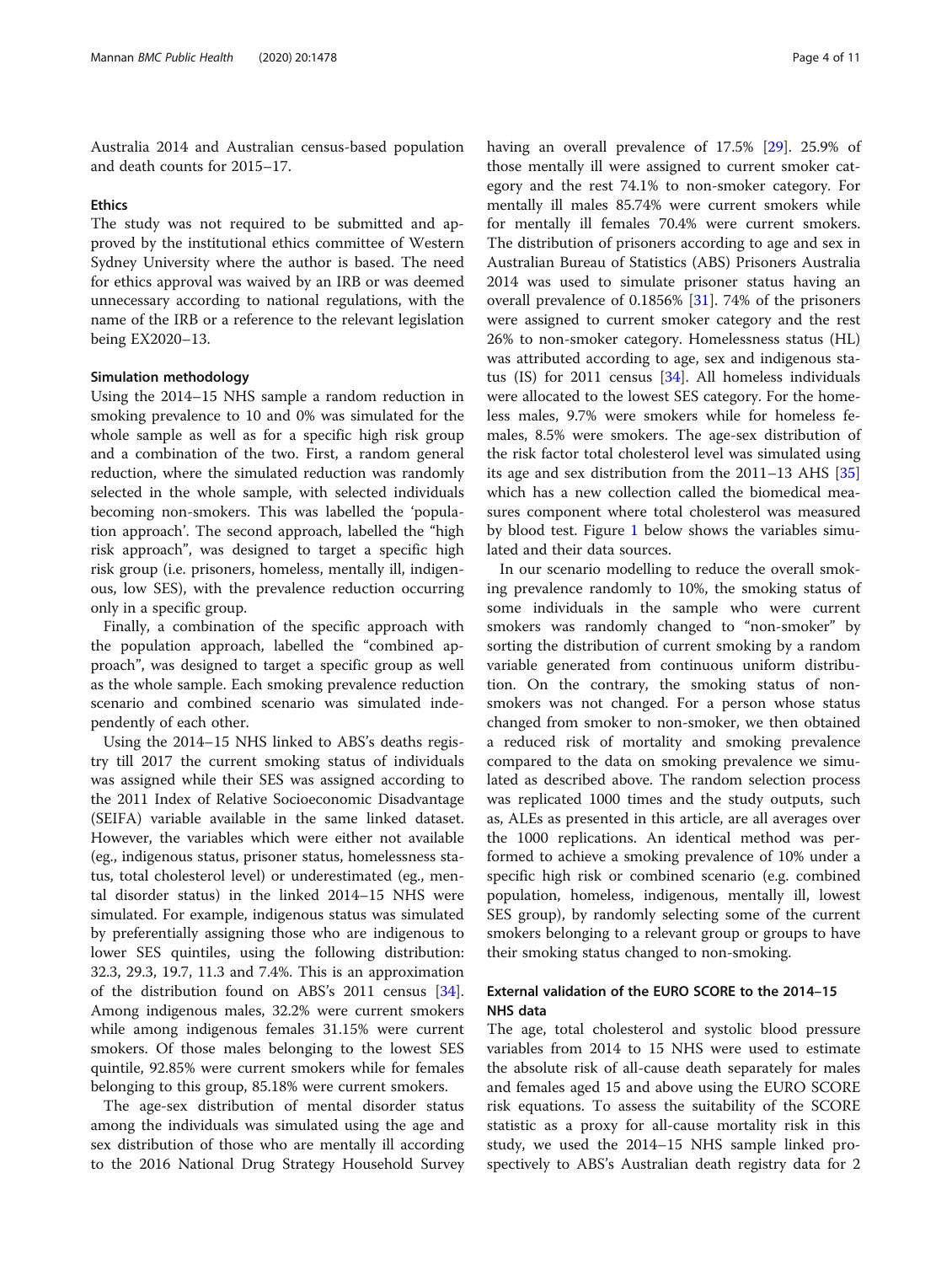<span id="page-4-0"></span>

years till 2017. We used Cox proportional hazards regression separately for males and females for predicting the risk of all-cause death with the SCORE statistic and age (continuous) as predictors. As the SCORE statistic was developed to allocate short-term mortality, we chose a follow-up of 2 years in our study. Age was included alongside SCORE as predictors because the EURO SCORE equation was used in this study on a sample aged 15 and above while it was originally developed for a European cohort aged 45–64. We also fitted Cox regression to ages 65 and over to demonstrate the predictive and discriminatory abilities of SCORE at older ages. The regression equations' fit and discriminatory abilities were assessed using the Hosmer-Lemeshow and Harrell's C statistics [\[36,](#page-10-0) [37](#page-10-0)]. The external validation methodology for the EURO SCORE equation as discussed above is similar to the ones used in our previous studies [\[38,](#page-10-0) [39\]](#page-10-0).

## Risk percentiles method

The risk percentiles method was used for estimating the average life expectancy (ALE) within the simulated Australian population or subgroups. An earlier coronary heart disease (CHD) prevention model was modified to obtain this method [[40\]](#page-10-0). Details of this method and the calculations of ALE are provided in Appendix (check 'Additional file [1.](#page-8-0)docx'). Briefly, the steps required are:

- Use the EURO SCORE to estimate risk scores for mortality for every individual in our study cohort.
- Using these risk scores divide the cohort into mortality risk percentiles.
- Estimate the ratios of risk scores for smokers relative to non-smokers and use them to proportionately allocate ABS death counts to each sex and age group specific risk percentiles in the Australian population from 2015 to 2017.
- Within each sex and age group divide these death counts by the sex and age group-specific Australian population to give us the mortality rate for each risk percentile group.
- Using these mortality rates construct sex-specific life tables for each risk percentile within each sex group.
- For each sex calculate a baseline ALE per person by averaging the life expectancy associated with each risk level over the population.
- Construct 95% confidence interval for ALE using bootstrapping.
- In order to achieve the desired target of 10% smoking prevalence change a certain percentage of current smokers to non-smokers.
- Participants are then re-allocated to risk percentiles.
- Calculate the scenario ALE by averaging the life expectancy associated with each re-allocated risk level over the population.
- Construct 95% confidence interval for the scenario ALE using bootstrapping.
- Calculate the gain in ALE by subtracting the average life expectancy for the "Base Scenario" from that for each intervention.

For each sex a total of 23 scenarios were simulated as shown in Table [1.](#page-5-0)

We simulated a total of 1000 replications. The software SAS version 9.4 was used to perform all simulations and analyses [[41\]](#page-10-0).

# Results

# Sensitivity analysis

Although SCORE was originally derived to predict risk at ages 45–64, it was applied to ages 15 and over in this study. So to demonstrate SCORE's overall ability to predict all-cause mortality risk to ages 15 and over we fitted the Cox regression and also fitted a separate regression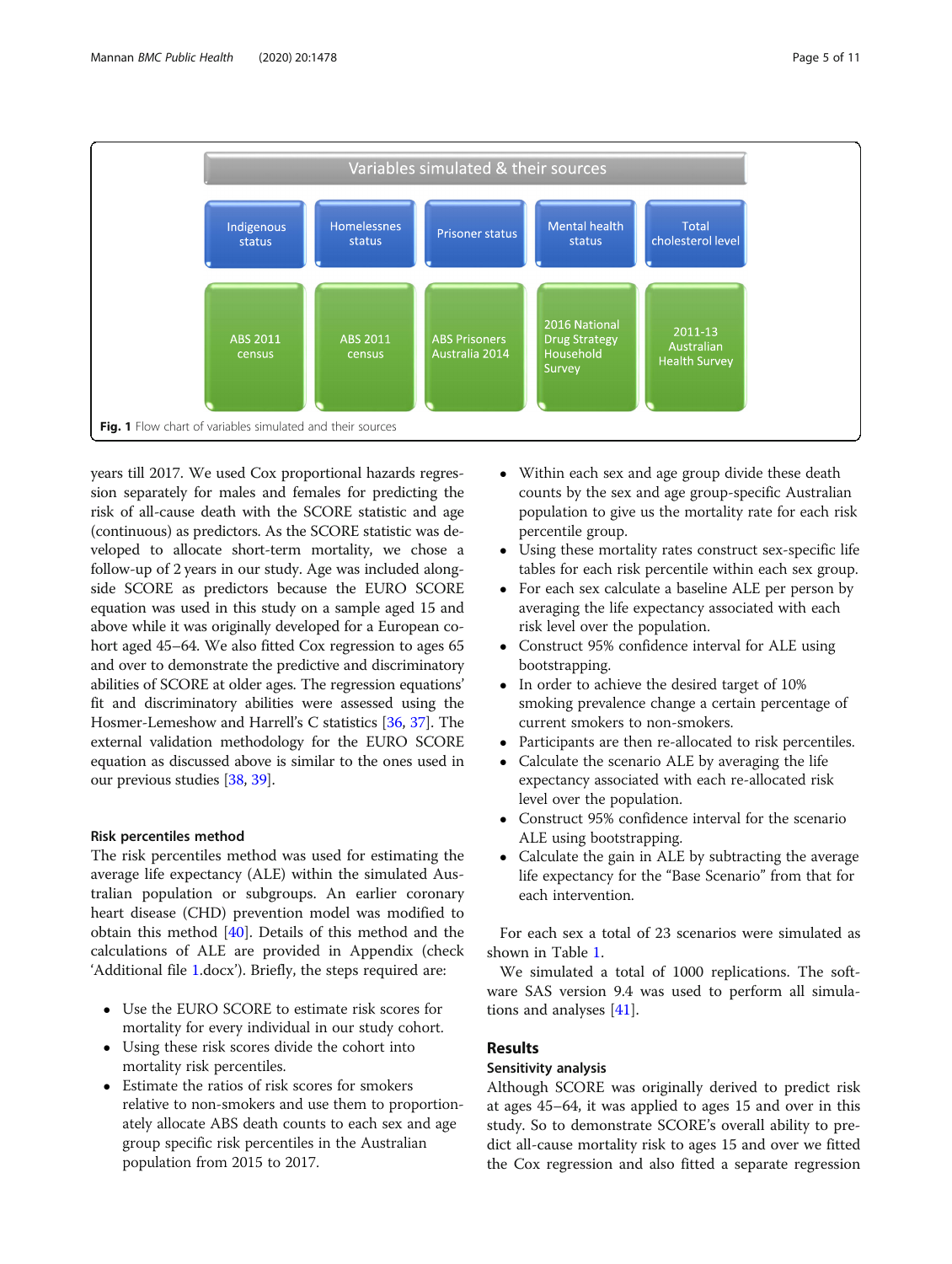### <span id="page-5-0"></span>Table 1 Description of the simulated scenarios

| Scenario                                                | <b>Targeted Population</b>            | Change in smoking behavior                                                                  |
|---------------------------------------------------------|---------------------------------------|---------------------------------------------------------------------------------------------|
| <b>Base scenario</b>                                    | Whole population                      | No change in baseline smoking prevalence for<br>both men and women                          |
| 10% prevalence in Whole population                      | Whole population                      | Prevalence randomly reduced to 10% for<br>both men and women                                |
| 0% prevalence in Whole population                       | Whole population                      | All smokers in targeted group quit                                                          |
| 10% prevalence in homeless                              | Homeless Group                        | Prevalence randomly reduced to 10% for<br>both men and women who are homeless               |
| 10% prevalence in both population &<br>homeless         | Whole population & homeless Group     | Prevalence randomly reduced to 10% for<br>both men and women in targeted groups             |
| 0% prevalence in homeless                               | Homeless Group                        | All smokers in targeted group quit                                                          |
| 0% prevalence in both population &<br>homeless          | Whole population & homeless Group     | Prevalence reduced to 10% for both<br>men and women in targeted groups                      |
| 10% prevalence in drug users                            | Drug users Group                      | Prevalence randomly reduced to 10% for<br>both men and women who are drug users             |
| 10% prevalence in both population &<br>drug users       | Whole population & drug users Group   | Prevalence randomly reduced to 10% for<br>both men and women in targeted groups             |
| 0% prevalence in drug users                             | Drug users Group                      | All smokers in targeted group quit                                                          |
| 0% prevalence in both population &<br>drug users        | Whole population & drug users Group   | All smokers in targeted groups quit                                                         |
| 10% prevalence in mentally ill                          | Mentally ill Group                    | Prevalence randomly reduced to 10% for<br>both men and women who are mentally ill           |
| 10% prevalence in both population &<br>mentally ill     | Whole population & mentally ill group | Prevalence randomly reduced to 10% for<br>both men and women in targeted groups             |
| 0% prevalence in mentally ill                           | Mentally ill Group                    | All smokers in targeted group quit                                                          |
| 0% prevalence in both population &<br>mentally ill      | Whole population & mentally ill group | All smokers in targeted groups quit                                                         |
| 10% prevalence in low SES                               | Low SES Group                         | Prevalence randomly reduced to 10% for<br>both men and women who belong to<br>low SES group |
| 10% prevalence in both population &<br>low SES group    | Whole population & low SES group      | Prevalence randomly reduced to 10% for<br>both men and women in targeted groups             |
| 0% prevalence in low SES group                          | Low SES Group                         | All smokers in targeted group quit                                                          |
| 0% prevalence in both population &<br>low SES group     | Whole population & low SES Group      | All smokers in targeted groups quit                                                         |
| 10% prevalence in Indigenous group                      | Indigenous Group                      | Prevalence randomly reduced to 10% for<br>both men and women who are Indigenous             |
| 10% prevalence in both population &<br>Indigenous group | Whole population & Indigenous group   | Prevalence randomly reduced to 10% for<br>both men and women in targeted groups             |
| 0% prevalence in Indigenous group                       | Indigenous Group                      | All smokers in targeted group quit                                                          |
| 0% prevalence in both population &<br>Indigenous group  | Whole population & Indigenous group   | All smokers in targeted groups quit                                                         |

to ages 65 and over to demonstrate its predictive ability at older ages. There were 283 deaths prior to 1 June 2017 among the 18,287 records linked to the outcome. For both men and women, the EURO SCORE index was a strongly significant predictor of mortality for ages 15 and over (results not shown). The adjusted Hosmer-Lemeshow goodness of fit statistic showed no evidence of lack of fit for both males and females (adj HL  $(df)$  = 7.70 (9),  $p = 0.564$  for males; adj HL (df) = 7.41 (9),  $p =$ 0.594 for females) and the C statistics had values of 86.8% for men and 90% for women [[42\]](#page-10-0) where C values above 80% are generally regarded as demonstrating excellent discriminatory power [[43](#page-10-0)]. The SCORE index was still a strong predictor  $(p < 0.0001)$  of mortality for either males or females when the regression is restricted to ages 65 and over while the adjusted Hosmer-Lemeshow goodness of fit statistic showed no evidence of lack of fit in either equation and the C statistics showed reasonable discriminatory power with values of 74% for men and 74.5% for women.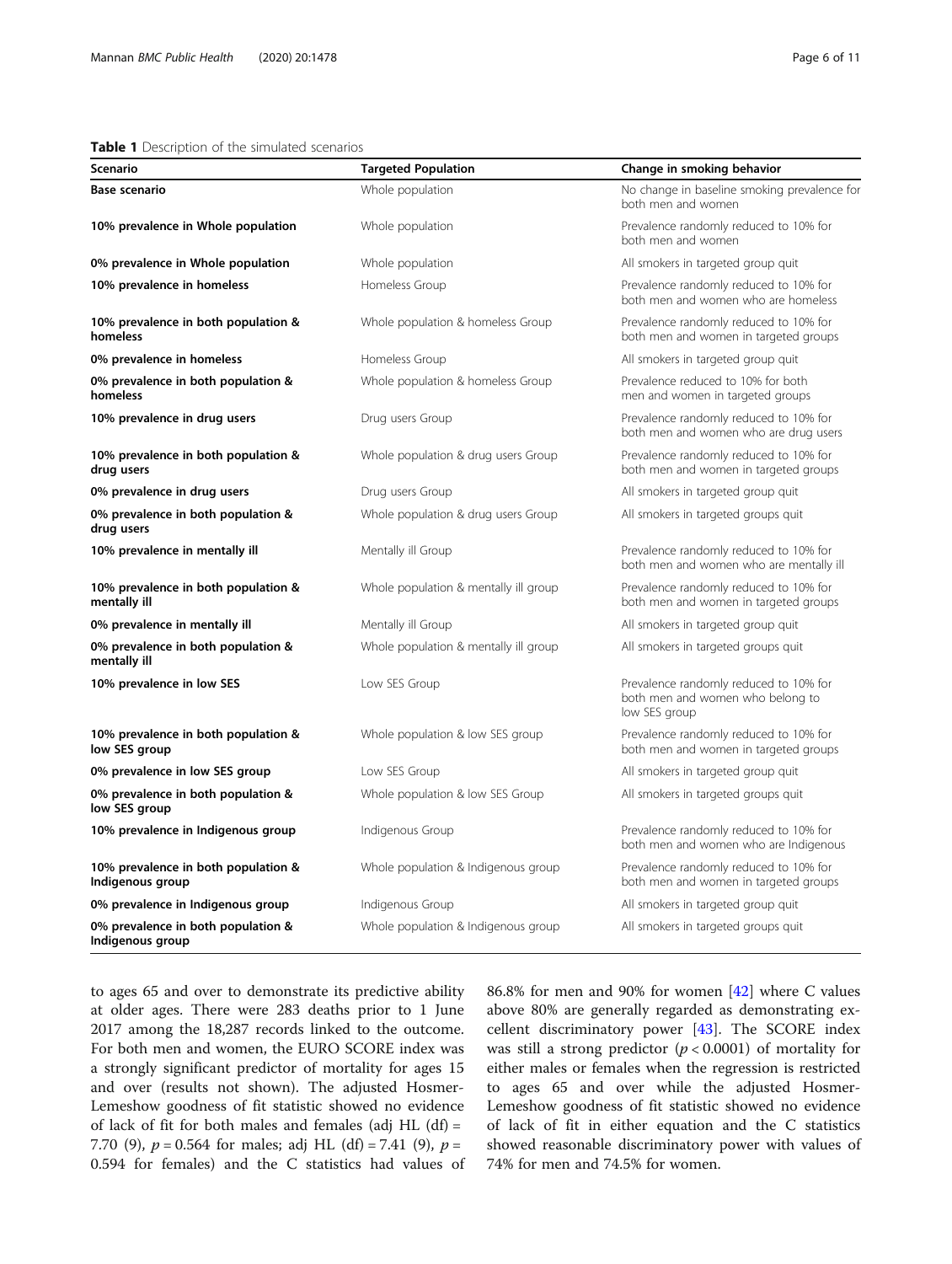### Results of scenario analysis

A gain in ALE associated with the reduction of smoking prevalence was observed using all the three approaches [[44\]](#page-10-0). This is shown in Tables 2 and 3. The gain in average life expectancy using the population approach was approximately 0.31 years for males and 0.18 years for females when smoking prevalence was reduced to 10%. These gains were 40 and 27% of the maximal gains in ALE that could be achieved through complete cessation for which the gain was 0.78 years for males and 0.67 years for females.

The gains using the high risk approach were very low in all specific subgroups, except among mentally ill populations. For reductions to 10% smoking prevalence, the gain in average life expectancy when the mentally ill were targeted was 0.28 years for males and 0.21 years for females. For complete smoking cessation, the gain in average life expectancy when the mentally ill were targeted was 0.40 years for males and 0.29 years for females. For reductions to 10% smoking prevalence, the gain in average life expectancy when people in the lowest

Table 2 Gain in average life expectancy in the population under various smoking reduction scenarios for males

| <b>Scenarios</b>            | ALE<br>(95% CI)      | Gain in ALE relative<br>to Base scenario |
|-----------------------------|----------------------|------------------------------------------|
| Baseline                    | 36.12 (35.81, 36.43) | -                                        |
| 10% rate                    | 36.43 (35.89, 36.88) | 0.31                                     |
| 0% rate                     | 36.90 (36.33, 37.63) | 0.78                                     |
| 10% rate<br>Homeless        | 36.17 (35.69, 36.78) | 0.05                                     |
| 10% rate pop & homeless     | 36.48 (35.86, 37.03) | 0.36                                     |
| 0% rate homeless            | 36.18 (35.65, 36.59) | 0.06                                     |
| 0% rate pop & homeless      | 36.95 (36.34, 37.39) | 0.83                                     |
| 10% rate prisoner           | 36.17 (35.19, 36.82) | 0.05                                     |
| 10% rate pop & prisoner     | 36.51 (35.88, 37.01) | 0.39                                     |
| 0% rate prisoner            | 36.38 (35.85, 36.86) | 0.26                                     |
| 0% rate pop & prisoner      | 37.02 (36.41, 37.47) | 0.90                                     |
| 10% rate mentally ill       | 36.40 (36.04, 37.25) | 0.28                                     |
| 10% rate pop & mentally ill | 36.65 (36.23,37.61)  | 0.53                                     |
| 0% rate mentally ill        | 36.52 (36.49, 38.52) | 0.40                                     |
| 0% rate pop & mentally ill  | 37.15 (36.63, 37.89) | 1.03                                     |
| 10% rate indigenous         | 36.20 (35.12,36.85)  | 0.08                                     |
| 10% rate pop & Indigenous   | 36.51 (35.92, 37.17) | 0.39                                     |
| 0% rate indigenous          | 36.21 (35.74, 37.78) | 0.09                                     |
| 0% rate pop & indigenous    | 36.99 (36.33, 37.85) | 0.87                                     |
| 10% rate low SES            | 36.35 (35.90, 37.30) | 0.23                                     |
| 10% rate pop & low SES      | 36.60 (36.05, 37.50) | 0.48                                     |
| 0% rate low SES             | 36.44 (36.00, 37.14) | 0.32                                     |
| 0% rate pop & low SES       | 37.10 (36.47, 38.02) | 0.98                                     |

| Page 7 of 11 |  |  |  |  |
|--------------|--|--|--|--|
|--------------|--|--|--|--|

|  |                                                       |  | Table 3 Gain in average life expectancy in the population |
|--|-------------------------------------------------------|--|-----------------------------------------------------------|
|  | under various smoking reduction scenarios for females |  |                                                           |

| Scenarios                   | <b>ALE</b><br>(95% CI) | Gain in ALE relative<br>to Base scenario |
|-----------------------------|------------------------|------------------------------------------|
| Baseline                    | 40.21 (39.87, 40.55)   |                                          |
| 10% rate                    | 40.39 (40.00, 40.97)   | 0.18                                     |
| 0% rate                     | 40.88 (40.25, 41.37)   | 0.67                                     |
| 10% rate<br>Homeless        | 40.27 (39.42, 40.89)   | 0.06                                     |
| 10% rate pop & homeless     | 40.52 (39.88, 41.02)   | 0.31                                     |
| 0% rate homeless            | 40.31 (39.61, 40.58)   | 0.10                                     |
| 0% rate pop & homeless      | 41.03 (40.22, 41.48)   | 0.82                                     |
| 10% rate prisoner           | 40.25 (39.70, 40.65)   | 0.04                                     |
| 10% rate pop & homeless     | 40.48 (39.97,40.88)    | 0.27                                     |
| 0% rate prisoner            | 40.33 (39.83, 40.38)   | 0.12                                     |
| 0% rate pop & prisoner      | 40.97 (40.08, 41.58)   | 0.76                                     |
| 10% rate mentally ill       | 40.42 (39.92, 40.88)   | 0.21                                     |
| 10% rate pop & mentally ill | 40.58 (39.98, 41.30)   | 0.36                                     |
| 0% rate mentally ill        | 40.50 (40.10, 40.97)   | 0.29                                     |
| 0% rate pop & mentally ill  | 41.06 (40.63, 41.57)   | 0.85                                     |
| 10% rate indigenous         | 40.32 (39.86,40.79)    | 0.11                                     |
| 10% rate pop & Indigenous   | 40.50 (40.04, 41.23)   | 0.29                                     |
| 0% rate indigenous          | 40.37 (39.88, 40.93)   | 0.16                                     |
| 0% rate pop & indigenous    | 41.04 (40.40, 41.86)   | 0.83                                     |
| 10% rate low SES            | 40.38 (39.92, 41.08)   | 0.17                                     |
| 10% rate pop & low SES      | 40.52 (39.94, 41.13)   | 0.31                                     |
| 0% rate low SES             | 40.49 (40.02, 41.51)   | 0.28                                     |
| 0% rate pop & low SES       | 41.09 (40.54, 41.83)   | 0.88                                     |

socioeconomic quintile were targeted was 0.23 years for males and 0.17 years for females. For complete smoking cessation, the gain in average life expectancy when people in the lowest socioeconomic quintile were targeted was 0.36 years for males and 0.28 years for females. Both the lowest socioeconomic quintile and mentally ill subgroups have substantial fraction of smokers in the population as 20 and 17.5% of the population belongs to these subgroups respectively. On the contrary, the indigenous, homeless and prisoner subgroups have much smaller fraction of smokers in the population as only 1.7, 0.489 and 0.1856% of the population belongs to these subgroups respectively.

The gains in ALEs for males and females using the combined approach compared to the high risk approach were substantially higher. The combined approach produced also higher gains in ALE compared to the general prevalence reduction by population approach. The combined approach was most effective in prolonging survival when the high risk group being targeted was either the lowest socioeconomic quintile or the mentally ill. For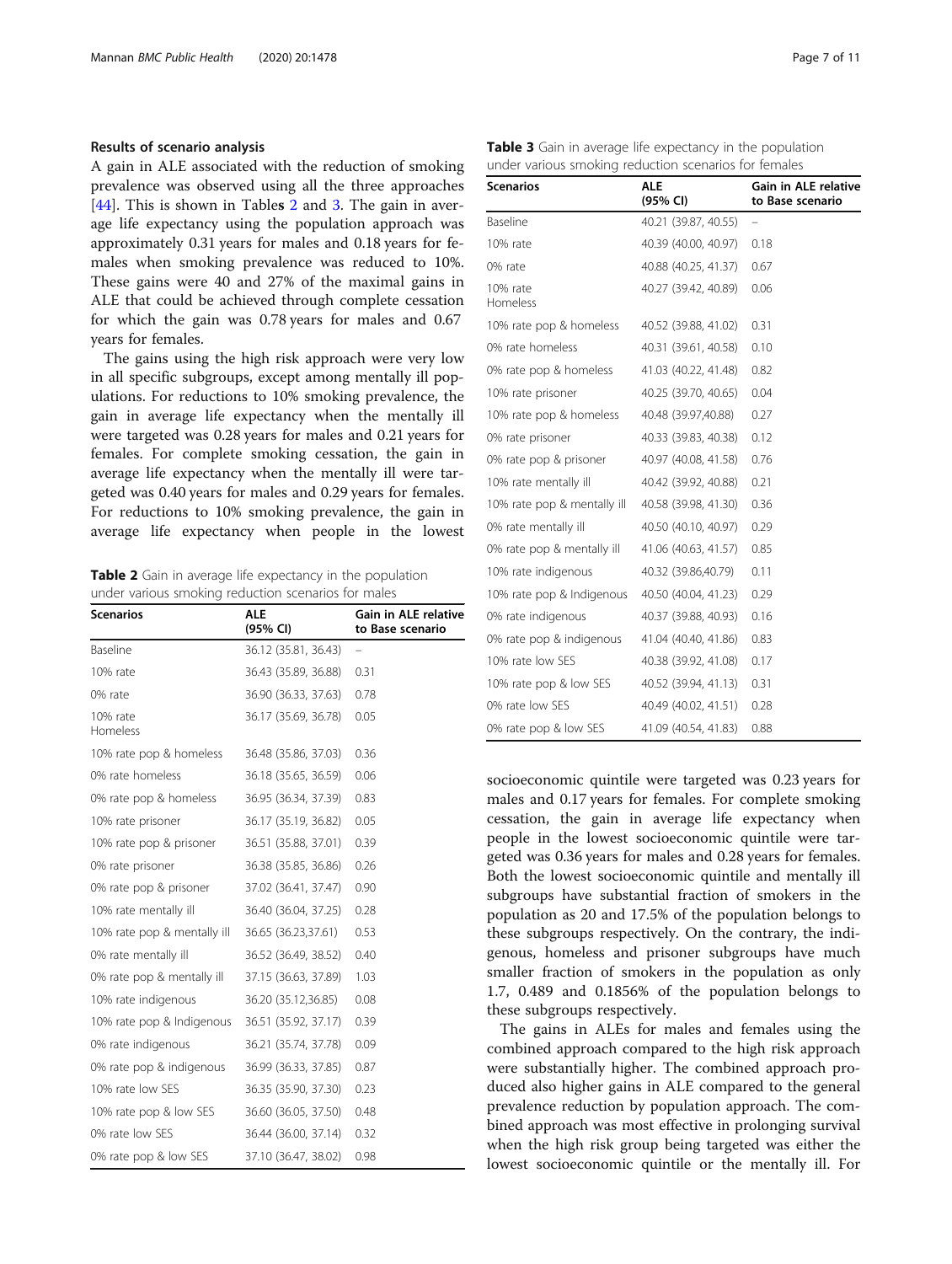those in the lowest socioeconomic quintile this gain was 0.48 years for males and 0.31 years for females when smoking prevalence was reduced to 10%, which were around 49 and 35% respectively of the maximal gains in ALE that could be achieved through complete cessation using combined approach. For those who were mentally ill this gain was 0.53 years for males and 0.36 years for females which were around 51 and 42% respectively of the maximal gains in ALE that could be achieved through complete cessation using combined approach.

# **Discussion**

In Australia, smoking is the single most important preventable cause of ill health and death even though the prevalence of smoking has been declining since the 1950s, and Australia currently has one of the lowest rates of smoking in the developed world. Prevalence of smoking has declined more rapidly in high risk groups particularly among those belonging to socially disadvantaged groups. As a result, there is a narrowing down of gap in smoking prevalence between high risk and low risk population groups. Smoking prevalence is still double in high risk population groups which is why one of the key priority areas of Australia's 2012–18 National Tobacco Strategy has been to strengthen efforts to reduce smoking in these groups [\[45](#page-10-0)]. But, not all tobacco control measures effectively used in the general population may be effective in specific high-risk population groups. Therefore, in addition to population-based strategies, another way for effectively reducing smoking in high risk population groups may be to target these groups to more effectively identify and support those smoking to quit, also known as the high risk approach. It is however unknown whether the population-based tobacco control intervention is more effective in increasing life expectancy among Australians compared to a high risk tobacco control intervention. A previous study examined gains in life expectancy in Australia due to reduction of smoking prevalence to 0 and 10% in the whole population and below different ages [[46\]](#page-10-0), but not for the key high risk population subgroups for reducing smoking prevalence, a task which was undertaken in the present study.

We considered all-cause mortality rather than disease specific mortality as our outcome for estimating average life expectancy because the former is an ultimate indicator of health. Using the risk percentiles approach which assumes that baseline death rates remain stable throughout lifespan and there is no net migration, analyses were performed separately for men and women using actual data from the 2014–15 NHS, simulated data from various sources and actual population and death counts for 2015–17. We examined the key high risk population subgroups such as people belonging to lowest quintiles, indigenous, homeless, prisoners and mentally ill. A 10% smoking prevalence by 2020 was proposed as a feasible target by the National Preventive Taskforce [[47\]](#page-10-0) and there is growing evidence that this is well underway [\[48](#page-10-0)]. Thus, the scenarios we analyzed are expected to be potentially achievable.

The results showed that for reduction to a smoking prevalence of 10% the population approach is more effective in terms of life expectancy gains than the high risk approach of targeting the homeless or prisoner or low SES or indigenous, but is less effective than targeting mentally ill. The latter which although represents a reasonably large fraction of smoking population doesn't have as high smoking prevalence as some other high risk population groups examined, particularly homeless and prisoners. For complete smoking cessation, the population approach is found more effective than the high risk approach. The combined approach is however the most effective for reducing smoking to both 10 and 0% and is the optimum preventive strategy for reducing smoking prevalence.

The optimum strategy for preventing smoking-related diseases, however, depends on the disease to be prevented; the distribution of smoking prevalence in the population and the likelihood of achieving the desired reduction in smoking prevalence. The major smokingrelated diseases in Australia such as CVD, lung cancer and COPD are concentrated in low or moderate risk population subgroups. For instance, AIHW (2014) reported that combinedly for the Australian states of New South Wales, Victoria, Queensland, Western Australia and that of Northern Territory, 98.05% ( $n = 42,498$ ) of new cases of lung cancer during 2008–2012 came from the non-indigenous population which is broadly a low risk population subgroup compared to the indigenous, whereas only 1.95% ( $n = 845$ ) arose from the latter which is a high risk population subgroup  $[49]$  $[49]$ . Similarly, people with cardiovascular diseases were more likely (78%) to live in a low risk population subgroup, e.g., those living in less disadvantaged socioeconomic areas, compared to those living in a high risk population subgroup, for example, those living in highly disadvantaged socioeconomic areas (22%) [\[50](#page-10-0)]. As non-indigenous and less socially disadvantaged people live all across Australia this may imply that lung cancer and cardiovascular diseases are widespread across Australia although in high risk groups lung cancer [\[51\]](#page-10-0) and CVD [[52\]](#page-10-0) are more common in relative terms. Furthermore, despite many years of targeting high risk groups for smoking reduction, smoking prevalence in these groups still remain considerably higher than low or moderate risk groups.

In this study, the effect of smoking cessation and reduction of smoking prevalence to 10% when the whole population is targeted for such reduction was lower than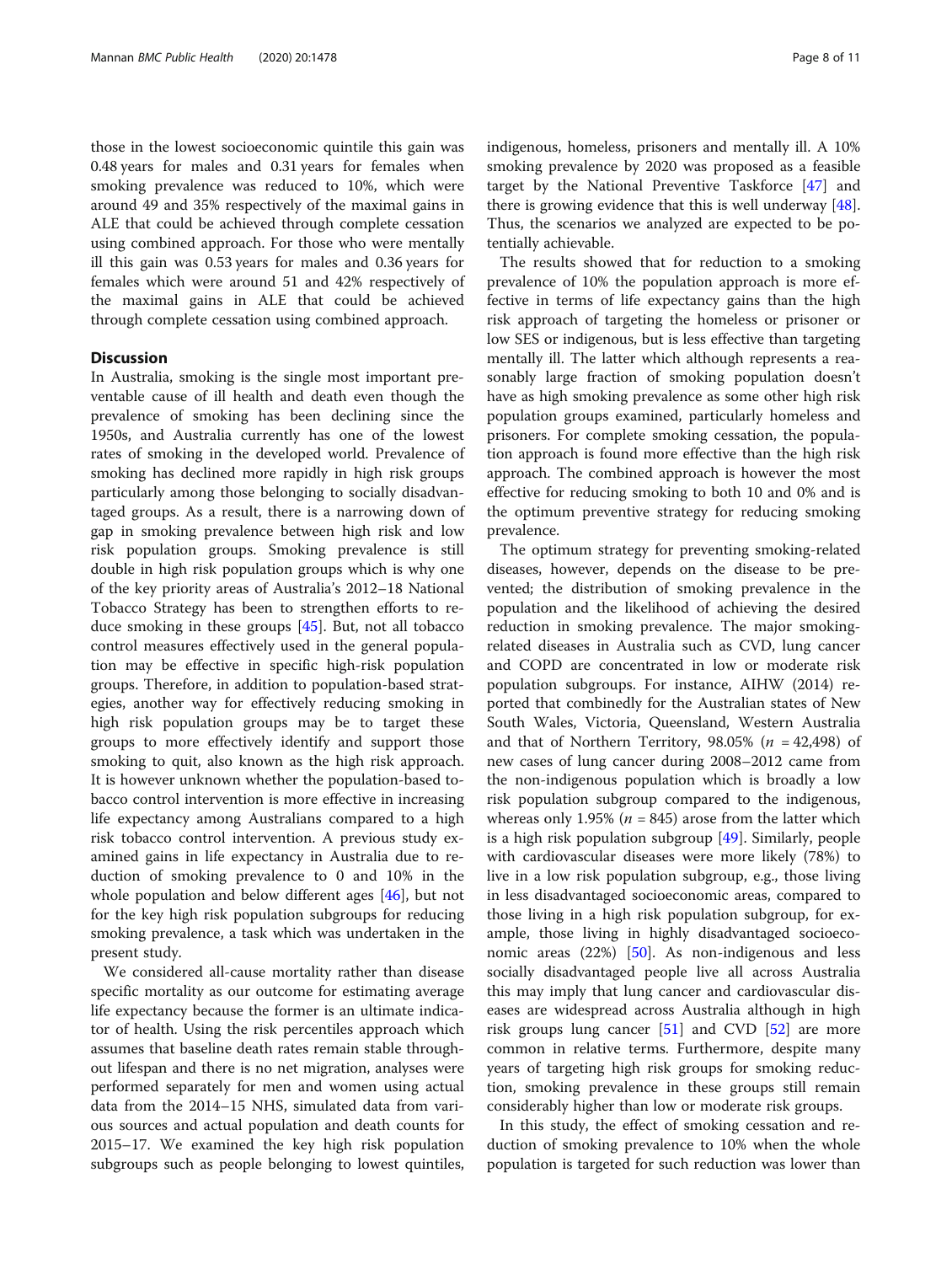<span id="page-8-0"></span>that encountered in the previous Mannan et al. (2016) study [[46](#page-10-0)] using the same methodology. This difference is mainly due to the decline in smoking prevalence in 2014–2015 compared to 1999–2000 which was the baseline for the previous study.

In the present analysis the absolute risk of death of individuals was estimated prospectively on the basis of baseline cardiovascular risk factors similar to a cohort study. From the positive side it reduces the time and cost associated with collecting repeated measures data for risk factors; on the contrary, the use of life table method in a cross-sectional setting makes certain assumptions for estimating the long-term effects of changes in the smoking behavior on improvements in life expectancy. The key assumption which was made is that the age-sex specific mortality rate for each risk percentile for the baseline and intervention scenarios would continue for the rest of the life of each member of a risk percentile. The EURO SCORE did not separate past smoking from never smoking. The impact of ignoring this risk stratification on life expectancy gains was not directly examined. However, since for quitting as high as before 55 years, there is no excess risk of death from all major CVD causes compared to never smokers [\[3](#page-9-0)], the effect of not making the above distinction in smoking categorization, on the life expectancy gains, may not be too pronounced. In this study we did not recalibrate a Framingham based all-cause mortality risk equation [[53](#page-10-0)] to the Australian population, because it was not developed separately for men and women as was required for this study.

The more well-known population attributable risk method [[54\]](#page-10-0) is simpler than the risk percentiles method for estimating improvements in life expectancy. But, the advantage of using risk percentiles method is that it already incorporates the life table and so we can estimate life expectancy as a direct output. In contrast, the population attributable risk method alone is not sufficient to estimate improvements in life expectancy.

The non-J shaped relationship between intensity and duration of cigarette smoking and chronic diseases implies that the population approach reduces the risk of everyone in the population [\[55\]](#page-10-0). In Australia, the major smoking-related diseases are spread all across the population. However, since the combined approach of reducing smoking is most effective for improving life expectancy of Australians particularly when the high risk groups have a high fraction of smokers in the population, it is evident that targeting these groups for smoking reductions can strongly complement the existing population-based smoking reduction strategies. We believe that the "high risk" approach is not interfering with potential "population strategies". Population strategies like increasing price and duty for cigarettes, bans on

advertising, public health campaigns, smoke free legislation, jurisdictional bans and limitations on point of sale display, mandatory graphic health warnings on packaging will help to further reduce smoking prevalence in Australia. We believe that although the disparity in smoking prevalence between high risk and normal or low risk population subgroups has started to narrow down, this can be accelerated by specifically targeting high risk groups for smoking reduction. By applying systematic policy and population-based tobacco control programs with proven effectiveness to these high risk groups, their smoking prevalence can be reduced and subsequently tobacco-related disparities between the groups can be narrowed down. Furthermore, tailoring of population-based tobacco control strategies in these specific population groups is necessary when it's appropriate.

# Conclusions

Targeting both the population as well as a high prevalent smoking subgroup having a large fraction of smokers in the population for smoking reduction contributes more to population health gains in Australia than targeting the population alone for smoking reduction. Therefore, as both approaches are important, the national prevention policies should make judicious use of both to maximize health gain.

### Supplementary information

Supplementary information accompanies this paper at [https://doi.org/10.](https://doi.org/10.1186/s12889-020-09600-w) [1186/s12889-020-09600-w](https://doi.org/10.1186/s12889-020-09600-w).

Additional file 1.

#### Abbreviations

AIHW: Australian Institute of Health and Welfare; ALE: Average life expectancy; CHD: Coronary Heart Disease; CVD: Cardiovascular Disease; COPD: Coronary Obstructive Pulmonary Disease; EURO SCORE: European Cardiovascular SCORE; IS: Indigenous status; NHS: National Health Survey; SES: Socioeconomic status; SEIFA: Socioeconomic Index for Disadvantage

#### Acknowledgements

I acknowledge the ABS for allowing me to use the linked 2014-15 NHS to deaths registry, the population census and 2011-13 Australian Health Survey. We acknowledge other data sources which were used to simulate certain variables used to perform the analysis in this study. The links for these data sources have been provided in the reference list.

#### Author's contributions

HM conceptualized, designed, performed analysis, wrote the manuscript and performed all other aspects of the study. The author(s) read and approved the final manuscript.

#### Author's information

HM is a faculty member of Translational Health Research Institute, Western Sydney University, Australia and is based in Campbelltown campus.

### Funding

This paper is based on an unfunded project.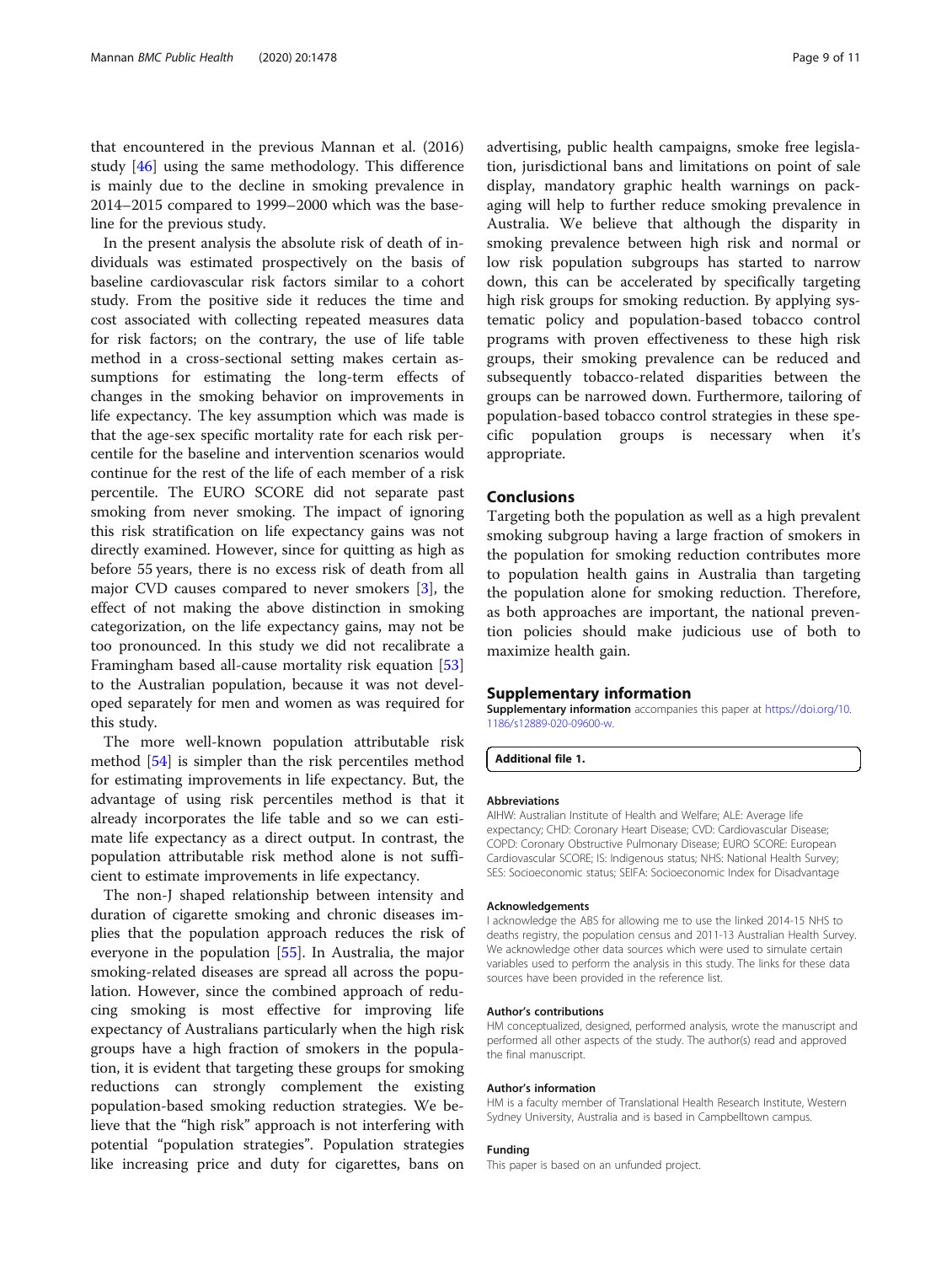#### <span id="page-9-0"></span>Availability of data and materials

Not applicable.

#### Ethics approval and consent to participate

No ethics approval was required by the author as the ABS had already obtained ethics approval and consent from participants to link 2014–15 NHS to deaths registry (for both all-cause and cause specific). The author obtained the subset for all-cause deaths from ABS upon request for conducting this piece of research.

#### Consent for publication

The author gives consent for publication.

#### Competing interests

There is no conflict of interest.

### Received: 9 January 2020 Accepted: 23 September 2020 Published online: 29 September 2020

#### References

- 1. Winstanley MH, Greenhalgh EM. 3.30 Total burden of death and disease attributable to tobacco by disease category. In Scollo, MM and Winstanley, MH [editors]. Tobacco in Australia: facts and issues. Cancer Council Victoria: Melbourne; 2019. Available from [http://www.tobaccoinaustralia.org.au/](http://www.tobaccoinaustralia.org.au/chapter-3-health-effects/3-30-total-burden-of-death-and-disease-attributable-to-tobacco-by-disease-category) [chapter-3-health-effects/3-30-total-burden-of-death-and-disease-attributable](http://www.tobaccoinaustralia.org.au/chapter-3-health-effects/3-30-total-burden-of-death-and-disease-attributable-to-tobacco-by-disease-category)[to-tobacco-by-disease-category](http://www.tobaccoinaustralia.org.au/chapter-3-health-effects/3-30-total-burden-of-death-and-disease-attributable-to-tobacco-by-disease-category).
- 2. ABS (Australian Bureau of Statistics). Catalogue No. 4364.0.55.001. National Health Survey: First Results Australia 2014–15. © Commonwealth of Australia 2015.
- 3. Banks E, Joshy G, Korda RJ, Stavreski B, Soga K, et al. Tobacco smoking and risk of 36 cardiovascular disease subtypes: Fatal and non-fatal outcomes in a large Prospective Australian study. BMC Med. 2019;17(1):128. Available from. <https://doi.org/10.1186/s12916-019-1351-4>.
- 4. AIHW (Australian Institute of Health and Welfare). National Drug Strategy Household Survey, 2013 [computer file]. Canberra: Australian data archive, The Australian National University; 2015.
- 5. Greenhalgh E, Bayly M, Brennan E, Scollo M. The great socioeconomic smoking divide: Is the gap widening in Australia, and why? Tobacco Prevention & Cessation. 2018;4(Suppl) Available from. [https://doi.org/10.](https://doi.org/10.18332/tpc/90484) [18332/tpc/90484.](https://doi.org/10.18332/tpc/90484)
- 6. Greenhalgh EM, Scollo MM, Pearce M. 9.8 are current strategies to discourage smoking in Australia inequitable? In Scollo, MM and Winstanley, MH [editors]. Tobacco in Australia: facts and issues. Cancer Council Victoria: Melbourne; 2016. Available from: [http://www.tobaccoinaustralia.org.au/](http://www.tobaccoinaustralia.org.au/chapter-9-disadvantage/9-8-are-current-strategies-to-discourage-smoking-i) [chapter-9-disadvantage/9-8-are-current-strategies-to-discourage-smoking-i](http://www.tobaccoinaustralia.org.au/chapter-9-disadvantage/9-8-are-current-strategies-to-discourage-smoking-i).
- 7. Alexander M, Hayes L, Durkin S. Smoking prevalence and consumption in Victoria: key findings from the 1998–2011 population surveys. CBRC research paper series. Melbourne, Australia.: No.44. Centre for Behavioural Research in Cancer, Cancer Council Victoria; 2012.
- 8. White VM, Hayman J, Hill DJ. Can population-based tobacco-control policies change smoking behaviors of adolescents from all socio-economic groups? Findings from Australia: 1987–2005. Cancer Causes Control. 2008;19(6):631– 40 Available from: [http://www.springerlink.com/content/x1h33x711616](http://www.springerlink.com/content/x1h33x711616h254/) [h254/](http://www.springerlink.com/content/x1h33x711616h254/).
- 9. Intergovernmental Committee on Drugs, National tobacco strategy 2012– 2018. Commonwealth of Australia 2012. Available from: [http://www.](http://www.nationaldrugstrategy.gov.au/internet/drugstrategy/publishing.nsf/Content/national_ts_2012_2018) [nationaldrugstrategy.gov.au/internet/drugstrategy/publishing.nsf/Content/](http://www.nationaldrugstrategy.gov.au/internet/drugstrategy/publishing.nsf/Content/national_ts_2012_2018) [national\\_ts\\_2012\\_2018](http://www.nationaldrugstrategy.gov.au/internet/drugstrategy/publishing.nsf/Content/national_ts_2012_2018).
- 10. Bryant J, Bonevski B, Paul C, McElduff P, Attia J. A systematic review and meta-analysis of the effectiveness of behavioural smoking cessation interventions in selected disadvantaged groups. Addiction. 2011;106(9): 1568–85 Abstract available at [http://www.ncbi.nlm.nih.gov/pubmed/214](http://www.ncbi.nlm.nih.gov/pubmed/21489007) [89007.](http://www.ncbi.nlm.nih.gov/pubmed/21489007)
- 11. Guillaumier A, Bonevski B, Paul C. Anti-tobacco mass media and socially disadvantaged groups: a systematic and methodological review. Drug Alcohol Rev. 2012;31(5):698–708 Abstract available at [http://www.ncbi.nlm.](http://www.ncbi.nlm.nih.gov/pubmed/22571783) [nih.gov/pubmed/22571783](http://www.ncbi.nlm.nih.gov/pubmed/22571783).
- 12. Council of Australian Governments. National partnership agreement on preventive health. Canberra: Council of Australian Governments; 2008.
- 13. Greenhalgh EM, Bayly M, Winstanley MH. 1.10 prevalence of smoking in other high-risk sub-groups of the population. In Scollo, MM and Winstanley,

MH [editors]. Tobacco in Australia: facts and issues. Cancer Council Victoria: Melbourne; 2019. Available from: [https://www.tobaccoinaustralia.org.au/](https://www.tobaccoinaustralia.org.au/chapter-1-prevalence/1-10-prevalence-of-smoking-in-other-high-risk-sub) [chapter-1-prevalence/1-10-prevalence-of-smoking-in-other-high-risk-sub.](https://www.tobaccoinaustralia.org.au/chapter-1-prevalence/1-10-prevalence-of-smoking-in-other-high-risk-sub)

- 14. Hall W, Fraser D, Gartner C. Tobacco smoking and illicit drug use in Australia. University of Queensland Centre for Clinical Research Available from: [https://ndarc.med.unsw.edu.au/sites/default/files/newsevents/events/](https://ndarc.med.unsw.edu.au/sites/default/files/newsevents/events/Presentation_Nicotine%20use_Hall.pdf) [Presentation\\_Nicotine%20use\\_Hall.pdf](https://ndarc.med.unsw.edu.au/sites/default/files/newsevents/events/Presentation_Nicotine%20use_Hall.pdf).
- 15. ABS (Australian Bureau of Statistics). Australian Social Trends 2000. Canberra: ABS; 2000.
- 16. Baum F. Cracking the nut of health equity: top down and bottom up pressure for action on the social determinants. Glob Health Promot. 2007; 14(2):90–119 Available from: [http://ped.sagepub.com/cgi/content/](http://ped.sagepub.com/cgi/content/abstract/14/2/90) [abstract/14/2/90](http://ped.sagepub.com/cgi/content/abstract/14/2/90).
- 17. Zhu S, Hebert K, Wong S, Cummins S, Gamst A. Disparity in smoking prevalence by education: can we reduce it? Global Health Promot. 2010; 17(suppl. 1):29–39 URL: [http://ped.sagepub.com/content/17/1\\_suppl/29.full.](http://ped.sagepub.com/content/17/1_suppl/29.full.pdf+html) [pdf+html.](http://ped.sagepub.com/content/17/1_suppl/29.full.pdf+html)
- 18. Niederdeppe J, Kuang X, Crock B, Skelton A. Critical steps in building the evidence base regarding media campaign effects on disadvantaged populations: a response to Fagan. Soc Sci Med. 2008;67(9):1359–60 Available from: [www.elsevier.com/locate/socscimed.](http://www.tobaccoinaustralia.org.au/www.elsevier.com/locate/socscimed)
- 19. Fagan P. Examining the evidence base of mass media campaigns for socially disadvantaged populations: what do we know, what do we need to learn, and what should we do now? A commentary on niederdeppe's article. Soc Sci Med. 2008;67(9):1356–8 Available from: [www.elsevier.com/](http://www.tobaccoinaustralia.org.au/www.elsevier.com/locate/socscimed) [locate/socscimed](http://www.tobaccoinaustralia.org.au/www.elsevier.com/locate/socscimed).
- 20. Hayes L. Smokers' responses to the 2010 increase to tobacco excise: findings from the 2009 and 2010 Victorian smoking and health surveys. CBRC topline research report. Centre for Behavioural Research in Cancer, The Cancer Council Victoria: Melbourne; 2011.
- 21. Scollo M, Zacher M, Warne C, Hayes L, Durkin S, Wakefield M. Impact in Victoria of the April 2010 25% increase in excise on tobacco products in Australia. Short-term effects on prevalence, reported quitting and, reported consumption, real cost, and price-minimising strategies in Victoria. Centre for Behavioural Research in Cancer, The Cancer Council Victoria: Melbourne; 2012.
- 22. DiFranza JR, Savageau JA, Fletcher KE. Enforcement of underage sales laws as a predictor of daily smoking among adolescents: a national study. BMC Public Health. 2009;9:107 Abstract available at [http://www.ncbi.nlm.nih.gov/](http://www.ncbi.nlm.nih.gov/pubmed/19374735) [pubmed/19374735.](http://www.ncbi.nlm.nih.gov/pubmed/19374735)
- 23. McCarthy M, Durkin S, Brennan E, Germain D. Smokefree hospitality venues in Victoria: public approval, patronage and quitting behaviour, 2004–2007. CBRC research paper series no. 32. Melbourne, Australia: Centre for Behavioural Research in Cancer, Cancer Council Victoria; 2008. Available from: [http://www.cancervic.org.au/downloads/cbrc\\_research\\_papers/CBRC\\_](http://www.cancervic.org.au/downloads/cbrc_research_papers/CBRC_res_paper_smokefree_ven32-08.pdf) [res\\_paper\\_smokefree\\_ven32-08.pdf](http://www.cancervic.org.au/downloads/cbrc_research_papers/CBRC_res_paper_smokefree_ven32-08.pdf).
- 24. Borland R, Wilson N, Fong GT, Hammond D, Cummings KM, Yong HH, et al. Impact of graphic and text warnings on cigarette packs: findings from four countries over five years. Tob Control. 2009;18(5):358–64 Abstract available at <http://www.ncbi.nlm.nih.gov/pubmed/19561362>.
- 25. Purcell KR, O'Rourke K, Rivis M. Tobacco control approaches and inequityhow far have we come and where are we going? Health Promotion Int. 2015;30(Suppl 2):ii89–ii101 Available from: [http://www.ncbi.nlm.nih.gov/](http://www.ncbi.nlm.nih.gov/pubmed/26420813) [pubmed/26420813.](http://www.ncbi.nlm.nih.gov/pubmed/26420813)
- 26. Dunlop SM, Cotter TF, Perez DA. Impact of the 2010 tobacco tax increase in Australia on short-term smoking cessation: a continuous tracking survey. Med J Aust. 2011;195(8):469–72 Abstract available at [http://www.ncbi.nlm.](http://www.ncbi.nlm.nih.gov/pubmed/22004399) [nih.gov/pubmed/22004399](http://www.ncbi.nlm.nih.gov/pubmed/22004399).
- 27. Cooper J and Borland R. Responses to fifth wave of the International Tobacco Control Four-country survey, by educational attainment and income adjusted for household size unpublished data, Michelle Scollo of the Tobacco Control Unit, Editor 2008, Knowledge building team, The Cancer Council Victoria: Melbourne.
- 28. ABS (Australian Bureau of Statistics). 4364.0.55.001 Australian Health Survey: First Results, 2014–15. 2015. Available from: https://www.ausstats.abs.gov.au/ Ausstats/subscriber.nsf/0/CDA852A349B4CEE6CA257F150009FC53/\$File/ national%20health%20survey%20first%20results,%202014-15.pdf.
- 29. Australian Institute for Health and Welfare. National Drug Strategy Household Survey, 2016 [computer file]. Canberra: Australian Data Archive, The Australian National University; 2017.